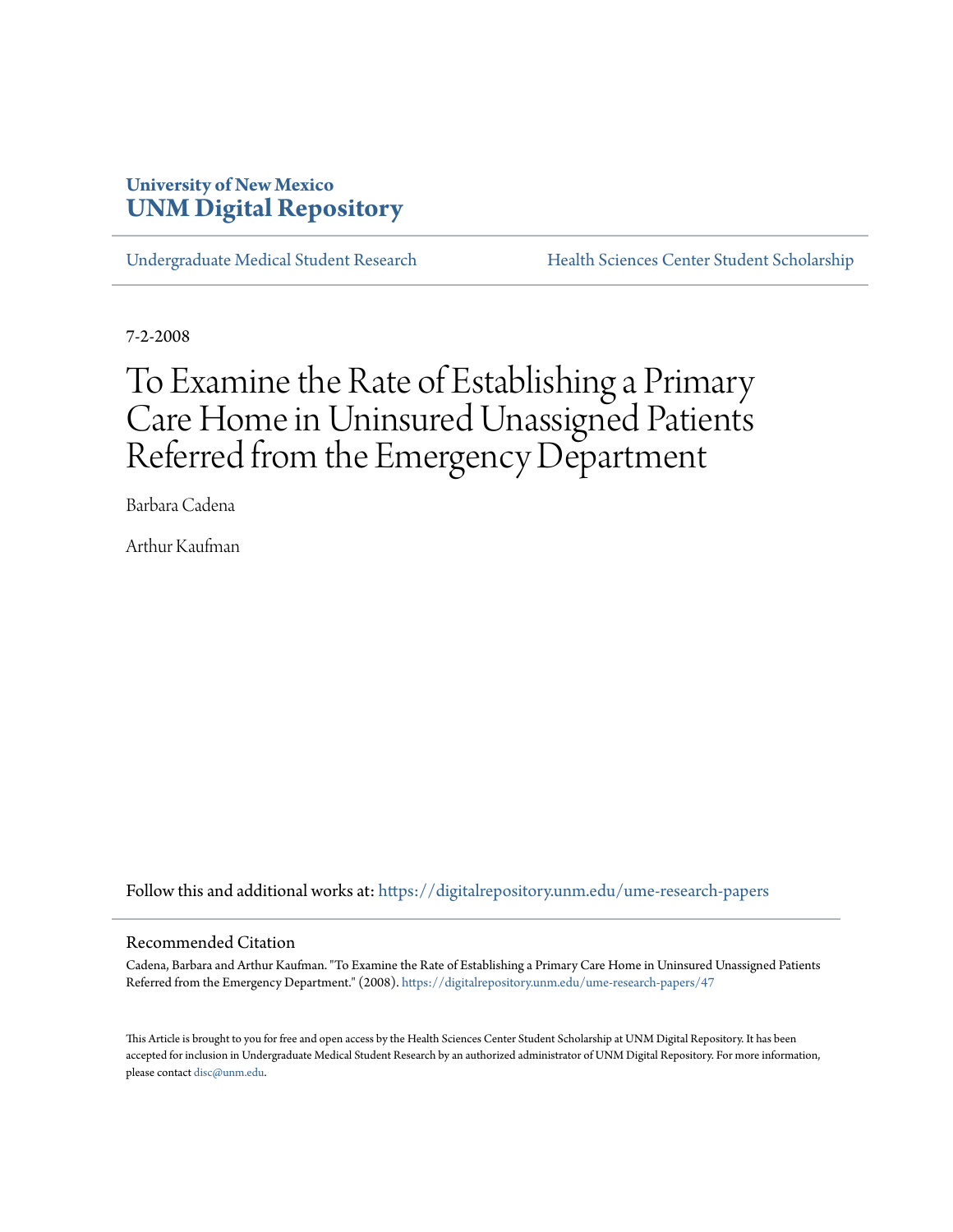## **To Examine the Rate of Establishing a Primary Care Home in Uninsured Unassigned Patients Referred from the Emergency Department**

Barbara Cadena MS 2008

## Arthur Kaufman, MD Professor and Chair Department of Family and Community Medicine

**Date: 12/30/07**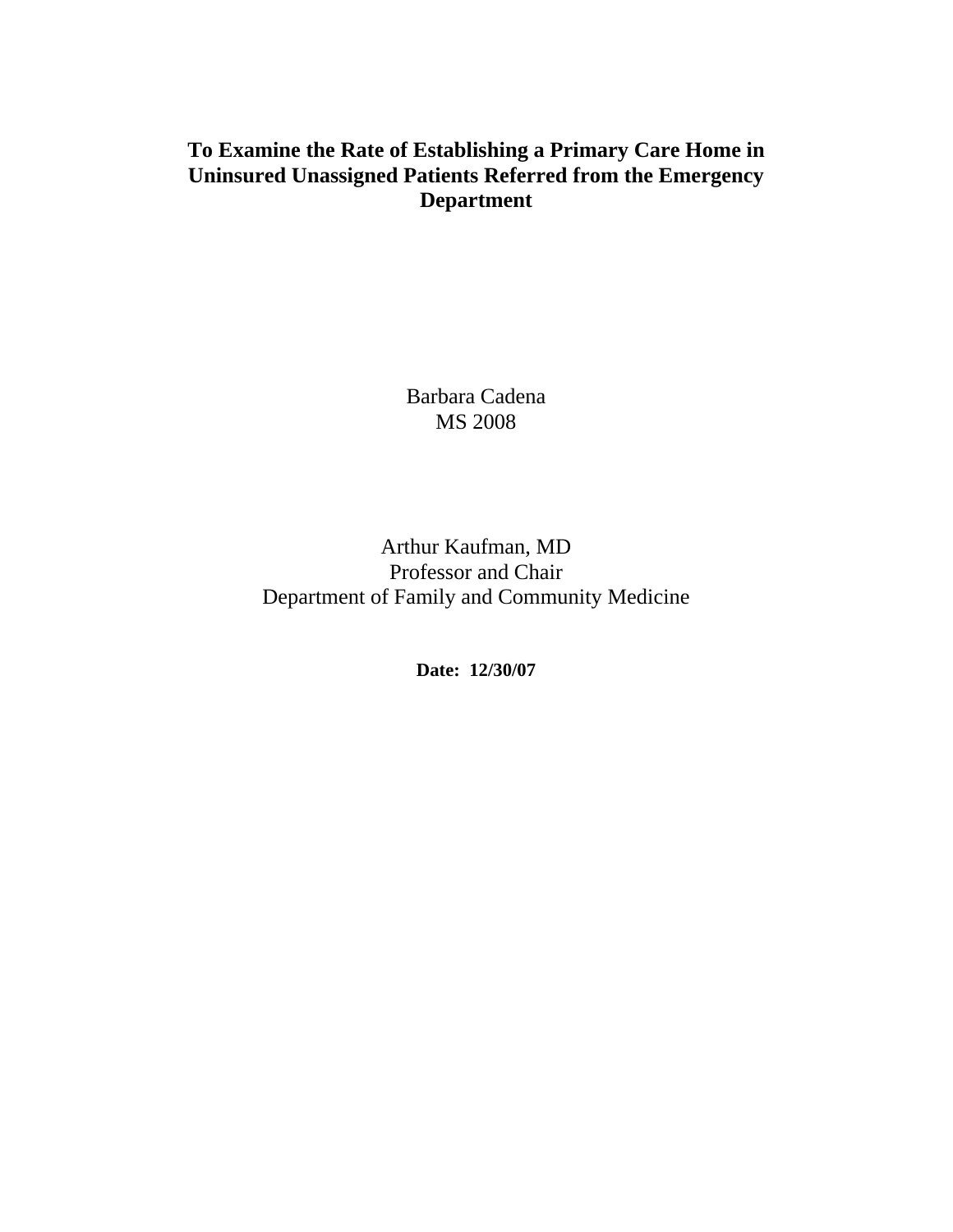### **Abstract:**

**Background:** Currently, over 45 million people in the United States are uninsured. Many among the uninsured population are not established with a primary care provider and therefore utilize the Emergency Department (ED) for non-emergency concerns. Investigators have examined the impact a primary care referral has on subsequent ED utilization. At University of New Mexico Hospital (UNMH), Murnik et al asked if scheduling follow-up visits for uninsured patients using the ED to a primary care clinic would decrease subsequent ED utilization. The follow-up visits were scheduled using the Community Access Program for Central New Mexico (CAP-NM) a HIPAA compliant web-based system developed to share medical information from UNMH-ED and a consortium of six safety net community primary care clinics. Murnik et al results showed a 31% reduction of ED visits in referred patients compared to the control group. However, the number of clinic follow up visits for referred patients not was determined.

**Purpose**: To determine the number of visits made to a primary care home by uninsured, unassigned patients referred from the emergency department.

#### **Methods:**

CAP-NM data base included 484 patients given a referral to primary care clinic between January 27, 2005 and November 30, 2005. The establishment of a "primary care home" was defined as at least two visits within a two-year period. Referral counts were limited to those made from the UNMH Emergency Ward to one of the First Choice Community Healthcare clinics.

#### **Results:**

There were 203/484 (42%) of referred patients that made one or more First Choice visit in the two years following the CAP referral. Of the 203, 103 (50%) had one visit; 35 (17%) had two visits; 27 (13%) had three visits; 12 (6%) had 4 visits; 11 (5%) had 5 visits; 3 (1%) had 6 visits; 4 (2%) had 7 visits; 2 (1%) had 8 visits; 4 (2%) had 9 visits; 1  $(0.5\%)$  had 10 visits; 1  $(0.5\%)$  had 11 visits; and 1  $(0.5\%)$  had 13 visits. Therefore, there were 101 out of the 484 (21%) who had two or more visits, meeting the criteria of having established a "medical home."

**Conclusions:** This study of the First Choice Community Healthcare Clinic shows that referral of uninsured patients from the emergency department to a primary care home results in only one fifth of patients establishing a medical home. Further research is needed to determine effective interventions to increase patients' establishing such a home.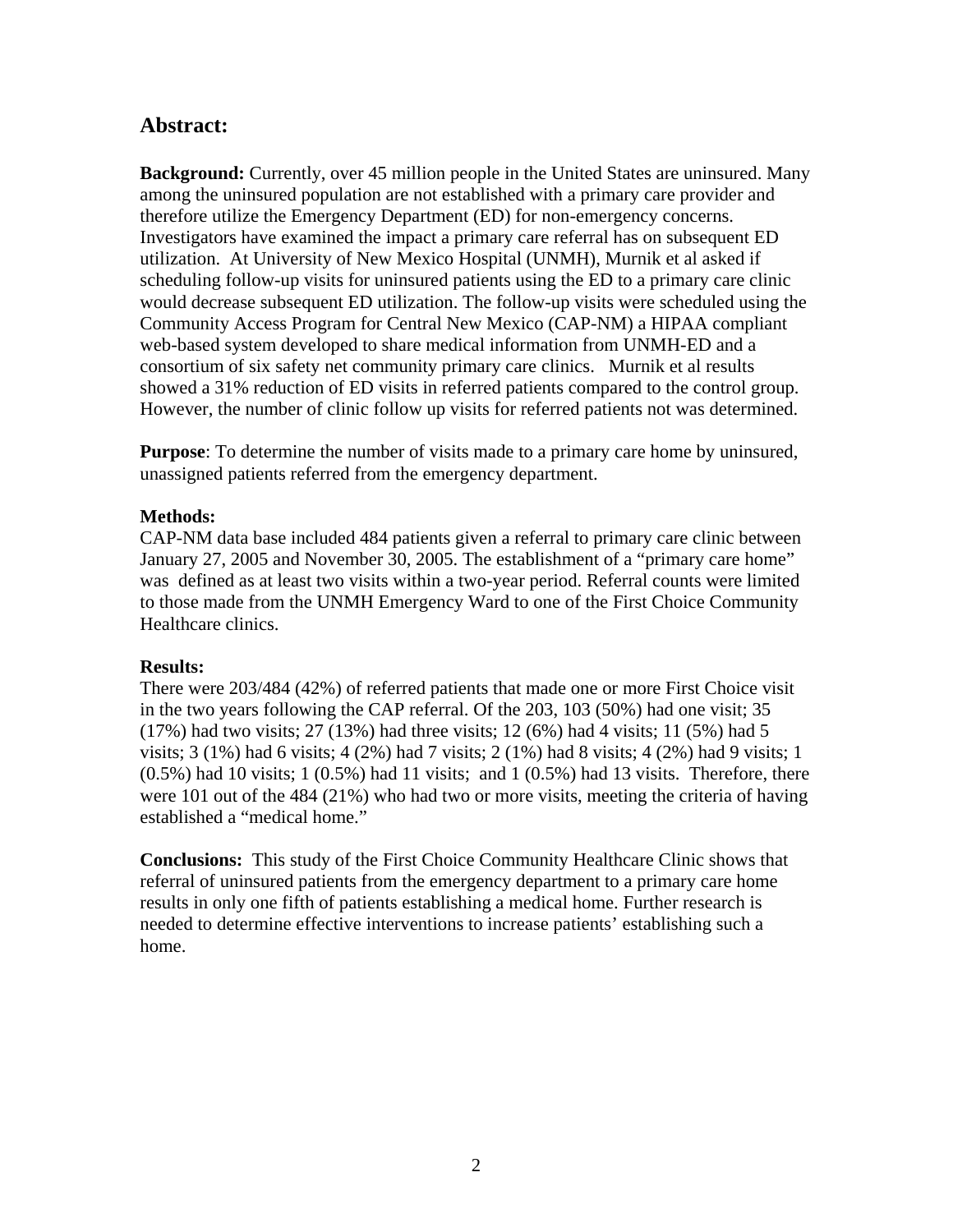#### **Introduction:**

Over 45 million Americans, or 1 out of 7 Americans, are uninsured. Eighty percent come from working families. Twenty percent are children. Lacking health insurance can result in significant negative health consequences. Studies have shown uninsured adults are less likely than their insured peers to seek preventive screenings for breast, cervical, and colorectal cancer.<sup>3</sup> In the May 3, 2006 issue of JAMA, Ross et al reports findings from a cross-sectional study using survey data collected by the Center for Disease Control, 194,943 adults were questioned about receiving clinically indicated healthcare services and the results were stratified by health insurance coverage. Disparity between the insured and uninsured groups were found to be statistically significant  $(p<0.01)$ . For example, the insured population reported 90% for cervical cancer screening, 70% for breast cancer screening, and 50% for colorectal cancer. In contrast, the uninsured in the study reported far lower rates: 77% for cervical cancer screening, 52% for breast cancer screening, and 29% for colorectal screening.

In addition to an increase in morbidity and mortality rates for uninsured patients, the estimated 61 million uninsured and underinsured has lead to many challenges to the health care system.<sup>4</sup> For instance, ED overcrowding is a national problem associated with the large number of uninsured patients seeking treatment in the emergency room. Thus, there is an increase of cost for hospitals, health care providers, and society due to this problem.

Studies  $(9,10)$  have demonstrated that a high number of visits to the ED are primary care in nature. The question has been posed as to how to decrease use of the ED for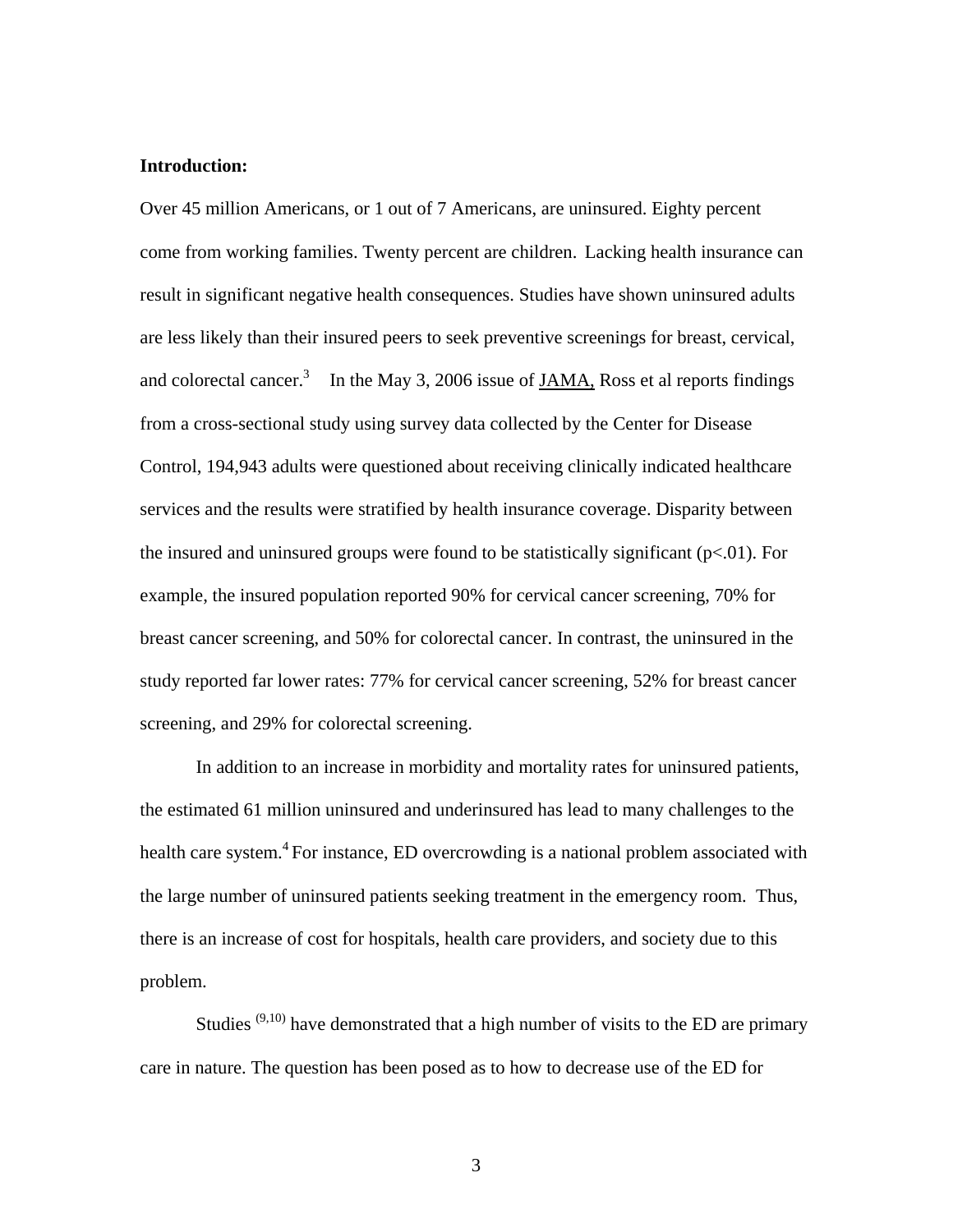primary care. At the University of New Mexico Hospital (UNMH), Murnik et al conducted an investigation to determine if an assignment to a family medicine home of uninsured, unassigned patients from the ED could decrease subsequent ED utilization. This research was a collaborative effort between the Department of Family and Community Medicine, the University of New Mexico Hospital Emergency Department (UNMH-ED) and the Community Access Program of Central New Mexico (CAP-NM). CAP-NM offers a web-based referral system utilized at the UNMH-ED developed to assign follow-up appointments for self-pay patients to one of five safety net provider organizations: the University of New Mexico Health Sciences Center, First Choice Community Healthcare, First Nations Health Source, Albuquerque Healthcare for the Homeless, and the Albuquerque Indian Health Service. The main goal of this consortium is to increase access to medical care to the estimated 140,000 uninsured population in a four-county region of central New Mexico. Results of the study showed a 31% reduction of ED use by the assigned patients vs. a control group.<sup>11</sup> However, the percentage of referred patients who established a primary care home was not determined in previous studies.

#### **Methods:**

 This study was approved by the University of New Mexico's Human Research Review Committee (HRRC) for the use of the CAP-NM database for investigative research.

 CAP-NM developed a HIPAA-compliant; web-based information system used by the UNM-ED for referral of uninsured, unassigned patients to primary care medicine "homes" with a community clinic. Follow-up appointments were scheduled within one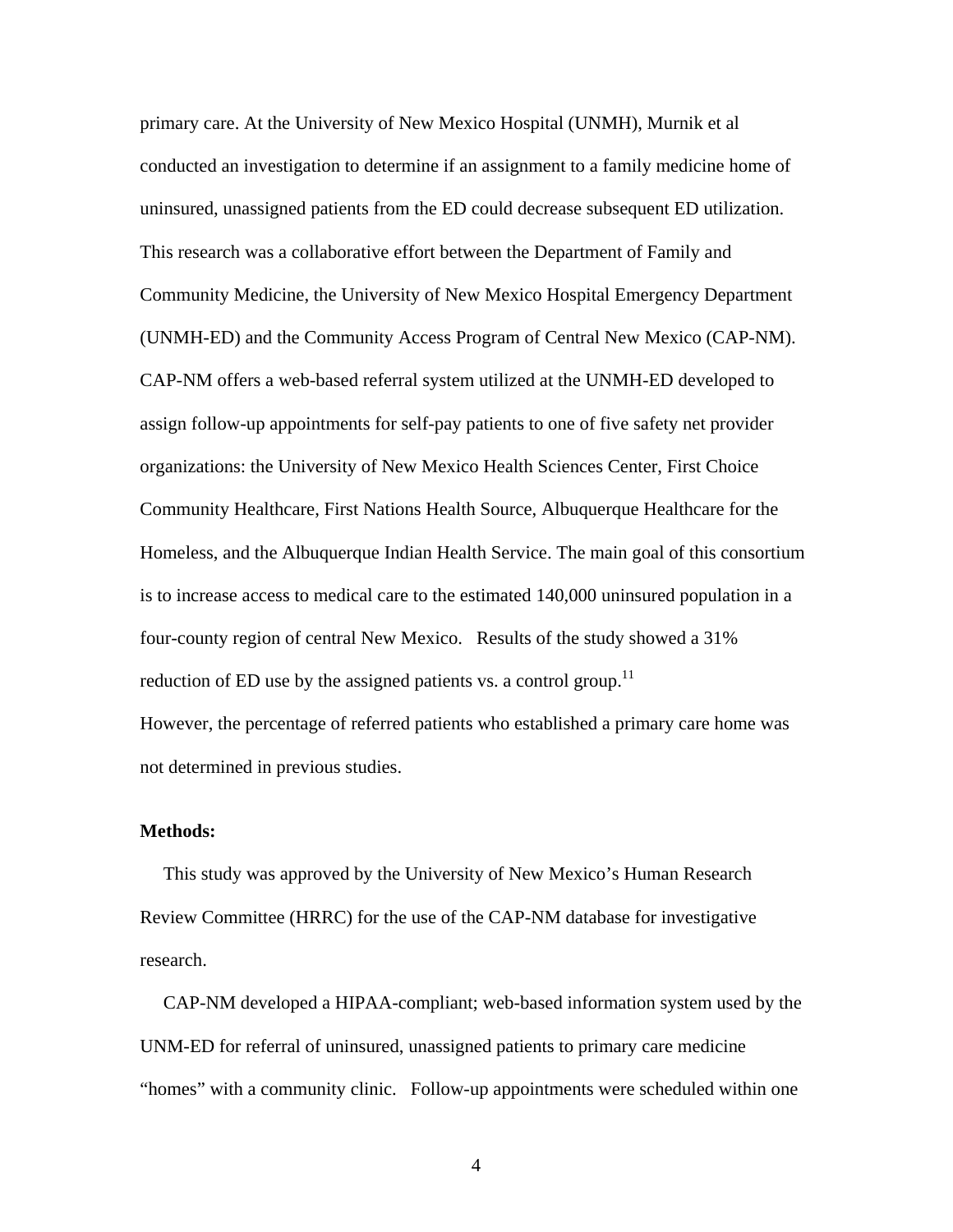to two days from ED visit and to the most accessible of the six safety net providers. Scheduling was available 24 hours a day, seven days a week. This study used the CAP-NM database to ascertain the percentage of referred patients out of UNMH-ED that subsequently establish a primary care home. In our study, we defined establishment of a primary care home as at least two visits to the clinic in two years.

 It was decided that we would restrict our analysis to the participants assigned to First Choice Community Healthcare (FCCH), which included an estimated 80% of all CAP-NM participants. The data includes CAP visits starting in January 27, 2005. The establishment of a primary care home was defined as having made at least two visits in the two-year period. In order to have a complete two-year follow-up of the study patients, we utilized CAP referrals between January 27, 2005, and November 30, 2005. This resulted in a study sample size of 484 patients.

#### **Results:**

Table 1 records the number of First Choice clinic visits made by patients referred by the UNMH-ED over a two year period. This data does not specify if the study patients completed the initial referral appointment, or if they rescheduled or visited the clinic at a later date. Out of the 484 study patients, the majority (58%) did not show to a single clinic visit. The next largest percentage, (21%), of study patients were those who showed to one clinic visit. This left 21% of the study patients arriving for their primary care appointments two or more times, which qualified them as established in a primary care home.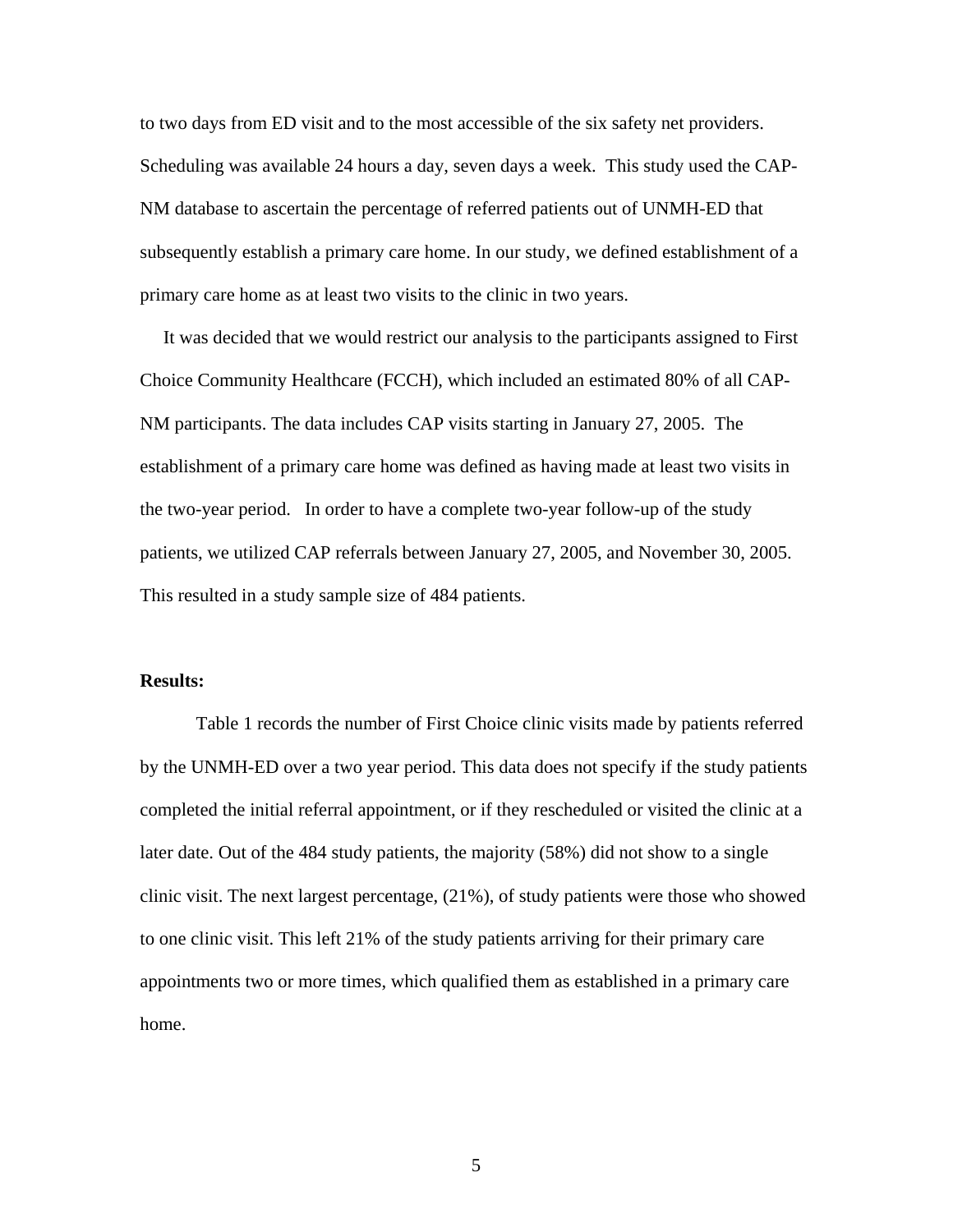We looked at the First Choice data to see how many visits were recorded within a thirty day period after referral. There were 130 of the 203 study patients who showed to one or more appointments within a thirty day period. There were an additional 73 who did not visit First Choice within thirty days, but did show at a later date. See Table 2.

#### *Limitations*

The data has the limitation of not being produced by a randomized control trial. A scientific limitation is the possible bias of referring ED physicians in the selection of CAP participants, for instance Murnik et al noted the patients referred were older on average. Moreover, other possible characteristic differences such as patient attitude toward follow- up appointment and existing comorbidities between referred vs. those not referred were not controlled for in the study design. These potential problems are lessened by the fact the research does not involve a comparison between referred patients and the control group. Rather, this study includes patients after scheduling has occurred.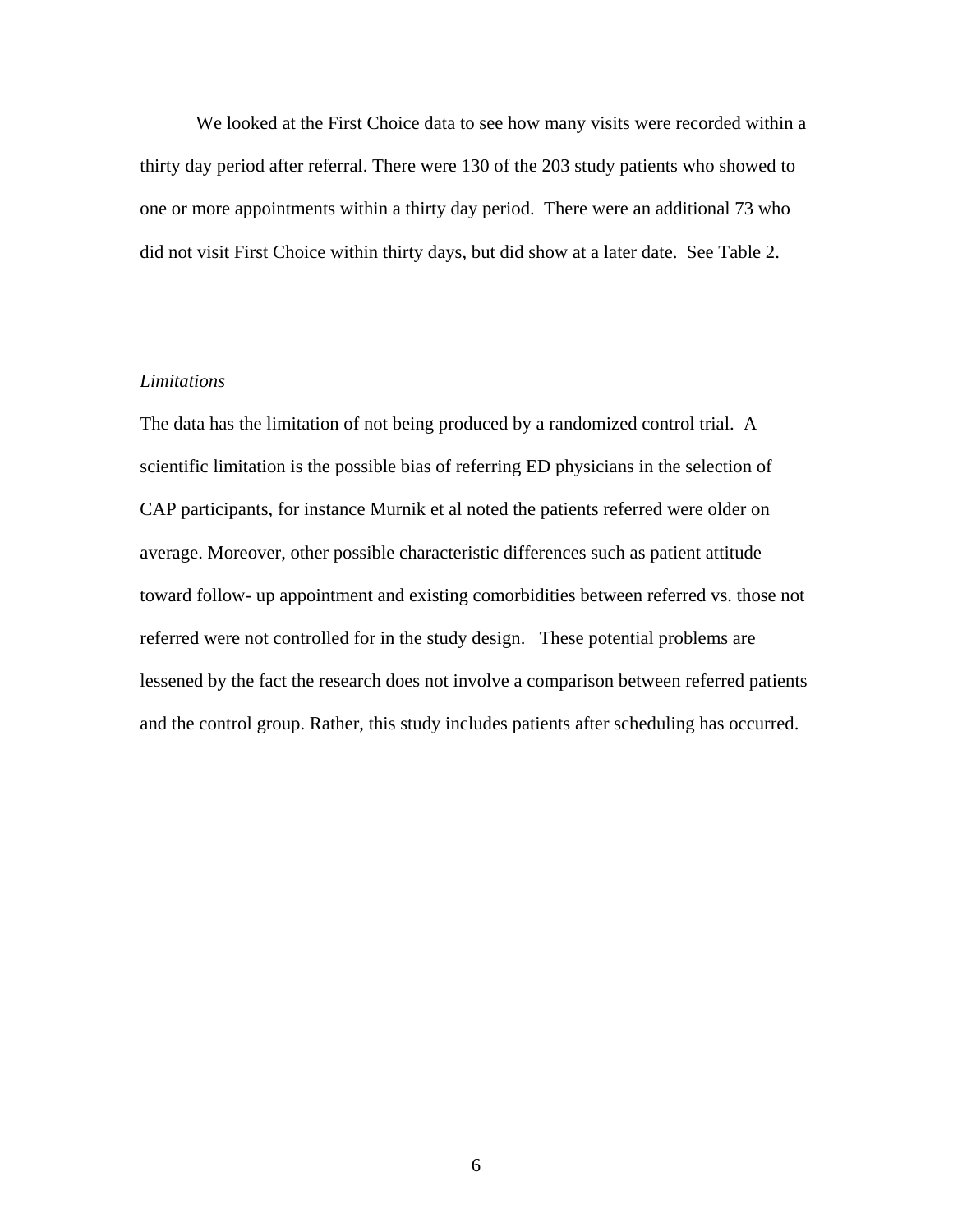| Frequency of visits | Number of patients | Percentage out of 484 |
|---------------------|--------------------|-----------------------|
| $\overline{0}$      | 281                | 58.06%                |
|                     | 102                | 21.07%                |
| $\overline{2}$      | 35                 | 7.23%                 |
| 3                   | 27                 | 5.58%                 |
| $\overline{4}$      | 12                 | 2.48%                 |
| 5                   | 11                 | 2.27%                 |
| 6                   | 3                  | 0.62%                 |
| 7                   | $\overline{4}$     | 0.83%                 |
| 8                   | 2                  | 0.41%                 |
| 9                   | $\overline{4}$     | 0.83%                 |
| 10                  |                    | 0.21%                 |
| 11                  |                    | 0.21%                 |
| 12                  | $\overline{0}$     | 0%                    |
| 13                  | 1                  | 0.21%                 |
| Total               | 484                | 100%                  |

## **Table 1. Number of visits by show ever**

## **Table 2. Percentage of First Choice visits within thirty days**

| Number of study patients  | Number of study patients | Total number of study      |
|---------------------------|--------------------------|----------------------------|
| who showed within 30 days | who showed after 30 days | patients who showed one or |
| of referral               | of referral              | more times.                |
| 64\% (130 patients)       | 36% (73 patients)        | 203                        |
|                           |                          |                            |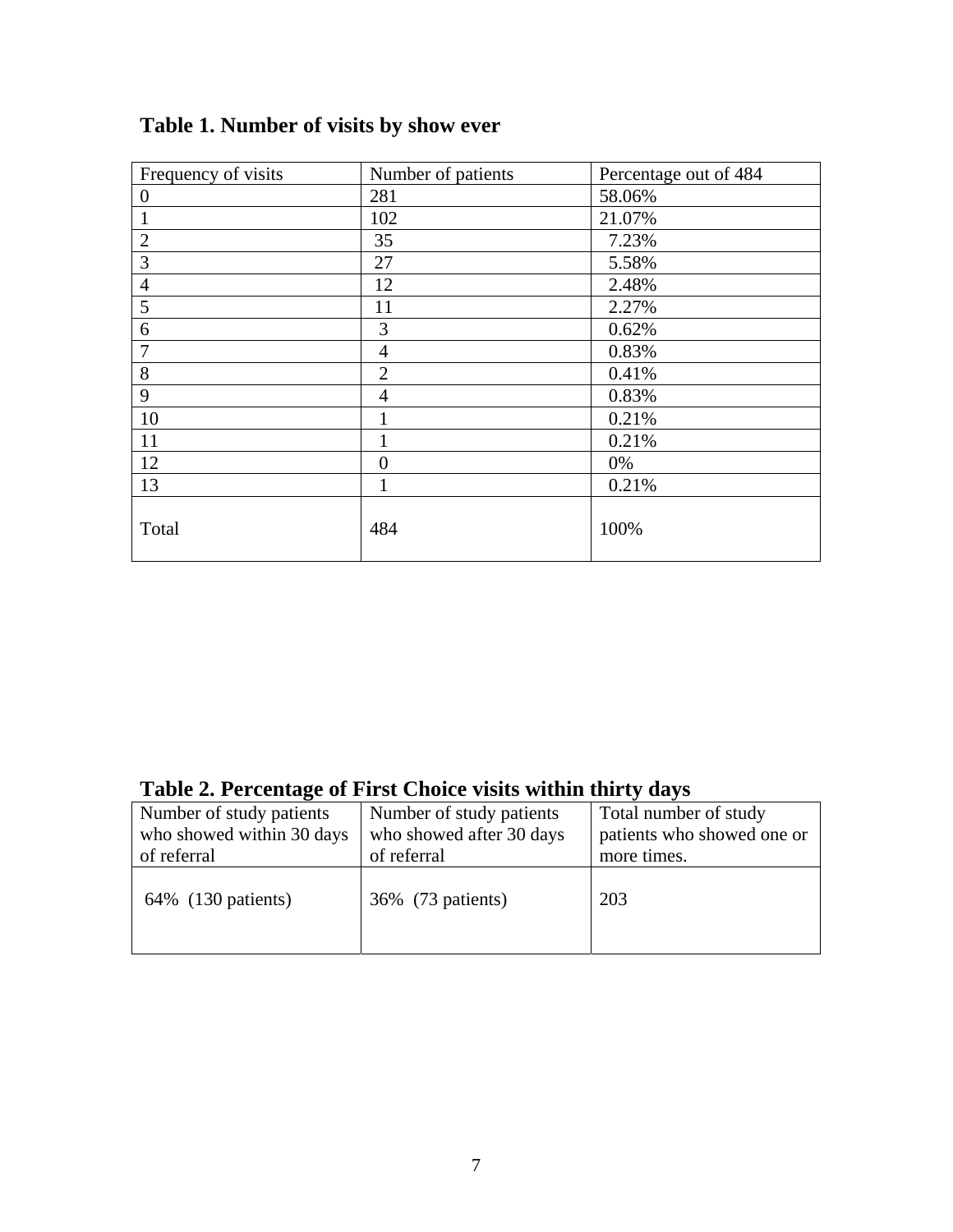#### **Discussion**

 It is well known that ED overcrowding is a significant problem and many researchers have tested interventions designed to improve primary care use and decrease ED utilization for uninsured patients. For instance, Kaufman et al reported a significant reduction in hospitalization and cost when uninsured patients were assigned to primary care providers and were charged lower co-payments for visits, labs and medications; however the study failed to demonstrate a reduction in ED utilization.<sup>13</sup> Moreover, investigators have demonstrated that the uninsured and underinsured tend not to be established with a primary care physician or medical home. Primary care physicians are defined as practitioners who are trained to provide initial contact, comprehensive and continuous care.<sup>5</sup>

 The "medical home" model has been described as early as 1967 by the American Academy of Pediatrics' Council on Pediatric Practice. The Council demonstrated the use of medical home model improved the effectiveness of caring for children with chronic medical conditions.<sup>6</sup> The American College of Physicians (ACP) introduces the term "advanced medical home" in a policy monograph published in January 2006 to describe a patient centered, physician guided model of health care. The model calls for a change of emphasis from episodic compliant based care to more cost-efficient longitudinal care.<sup>7</sup> The policy monograph discusses a number of the major problems with the health care system in the United States today and recommends a fundamental change in the way which primary care is delivered and financed. For example, recommendations include use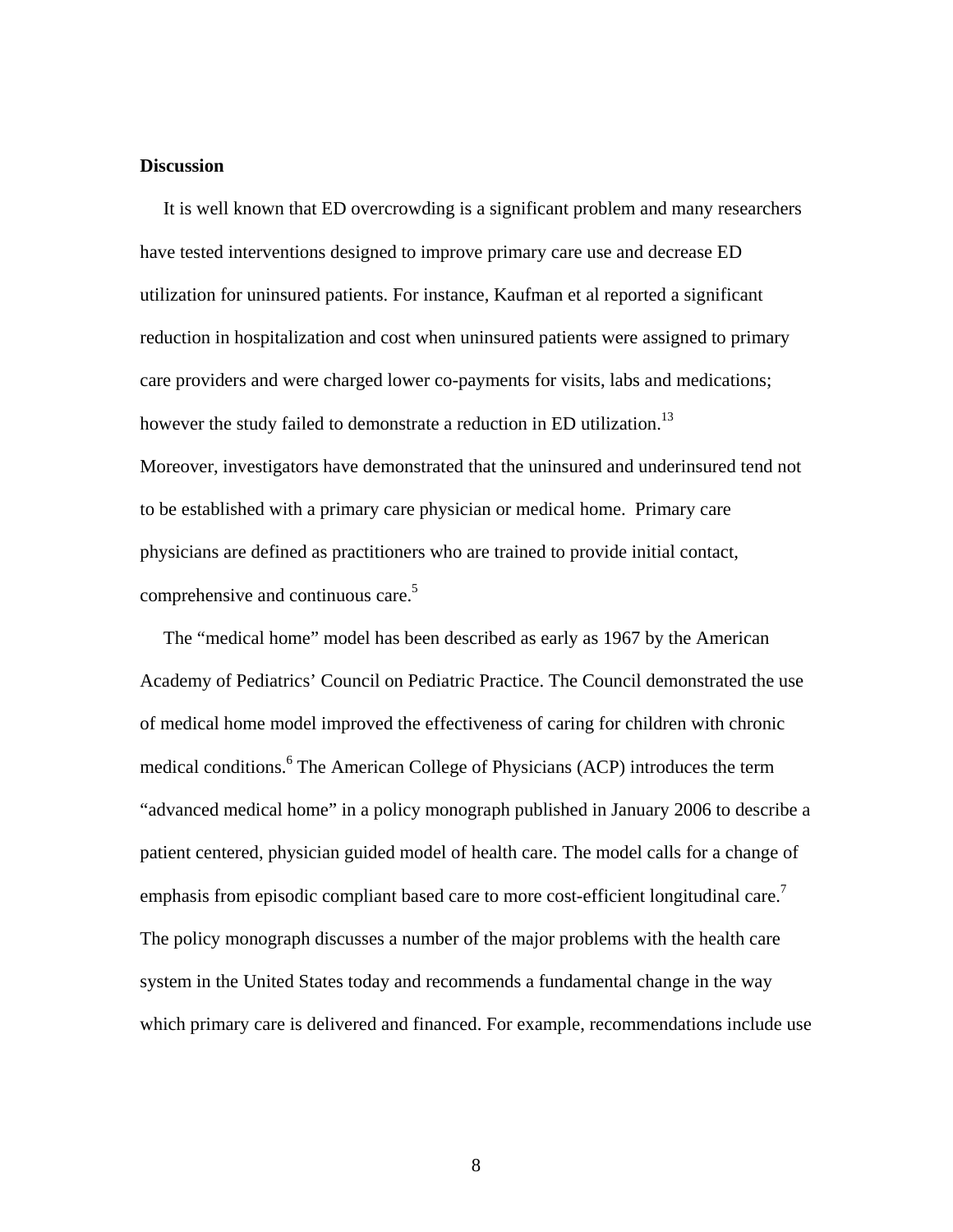of evidence-based medicine and clinical support tools to guide decision making at the point of care based on patient-specific determinants.

 Additionally, the American Academy of Family Physicians described the medical home in its Future of Family Medicine project. The results of the study advocated for a system-wide change toward establishment of patients to a primary care home for access to a consistent source of care for better health outcomes and protection against excessive health care cost.<sup>8</sup>

 Research demonstrates that an efficient and cost effective way to provide health care includes patient assignment to a primary care home. However, many obstacles such as transportation, clinic hours, child care and cost contribute to the low number of patients who are established in a primary care home. This study demonstrates that establishment of a primary care home may require more effort than simply making a convenient appointment. Further research needs to be done to determine specific barriers and specific interventions that will increase the number of patients who can utilize primary care health services, thus, improving patient heath care outcomes, decreasing cost, better management of preventative and long term heath care, creating a healthier society.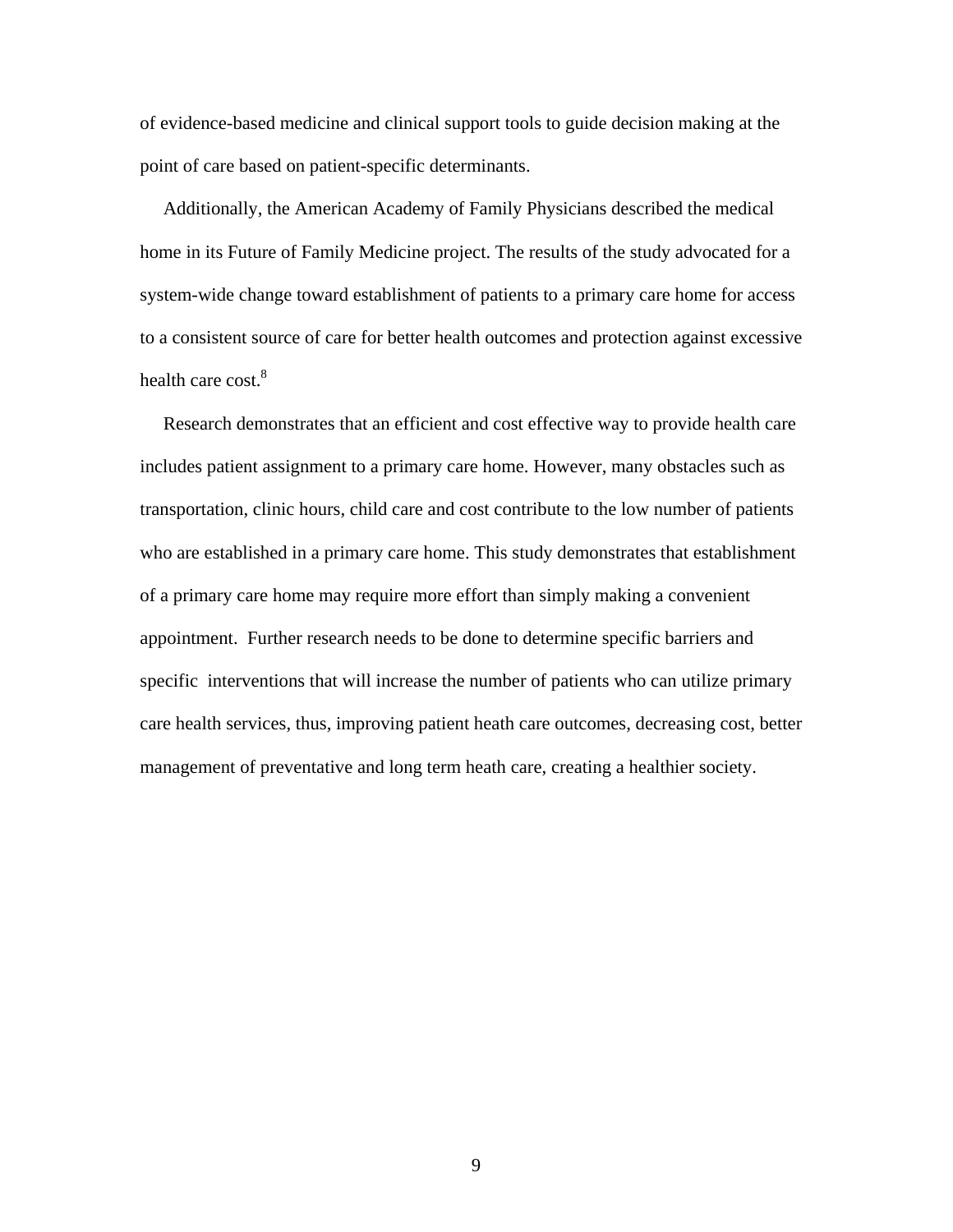#### **References:**

- 1. Asplin, BR. tying a knot in the unraveling health care safety net. Acad Emerg Med 2001: Vol 8, No. 11: 1075-1079.
- 2. Holahan J, Cook A. Changes in economic conditions and health insurance coverage, 2000-2004. Health Aff (Milwood). Nov 1, 2005: W5-498-W5-508.
- 3. Ross JS, Bradley EH, Busch SH. Use of health care services by lower-income and higher-income uninsured adults. JAMA May 3, 2006: Vol 295, No. 17:2027- 2036.
- 4. Schoen C, Doty MM, Collins SR, and Holmgren AL. Insured but not protected: how many adults are underinsured [Web exclusive]? Health Aff ( Milwood). 2005; 14(suppl): W5-289-W5-302.
- 5. National Academy of Sciences, Institute of Medicine. A manpower policy for primary care. Washington, DC; 1978.
- 6. Sia C, Tonniges TF, Osterhus E, Taba S. History of the medical home concept. Pediatrics. 2004; 113: 1473-8.
- 7. Barr M, Ginburg J. The advanced medical home: A patient centered, physicianguided model of health care. Amercian College of Physicians. A policy monograph 2006.
- 8. Kahn NB. Future of family medicine project leadership committee. The future of family medicine: A collaborative project of the family medicine community. Ann Fam Med. 2004;2(Suppl 1) S3-32.
- 9. Richardson LD, Asplin BR, Lowe RA. Emergency department overcrowding as a health policy issue: past development, future directions. Ann Emerg Med. 2002 40: 338-393.
- 10. CJ van Uden, HF Crebolder. Does setting up out of hours primary care cooperatives outside the hospital reduce the demand for emergency care? Emerg Med J 2004; 21: 722-723.